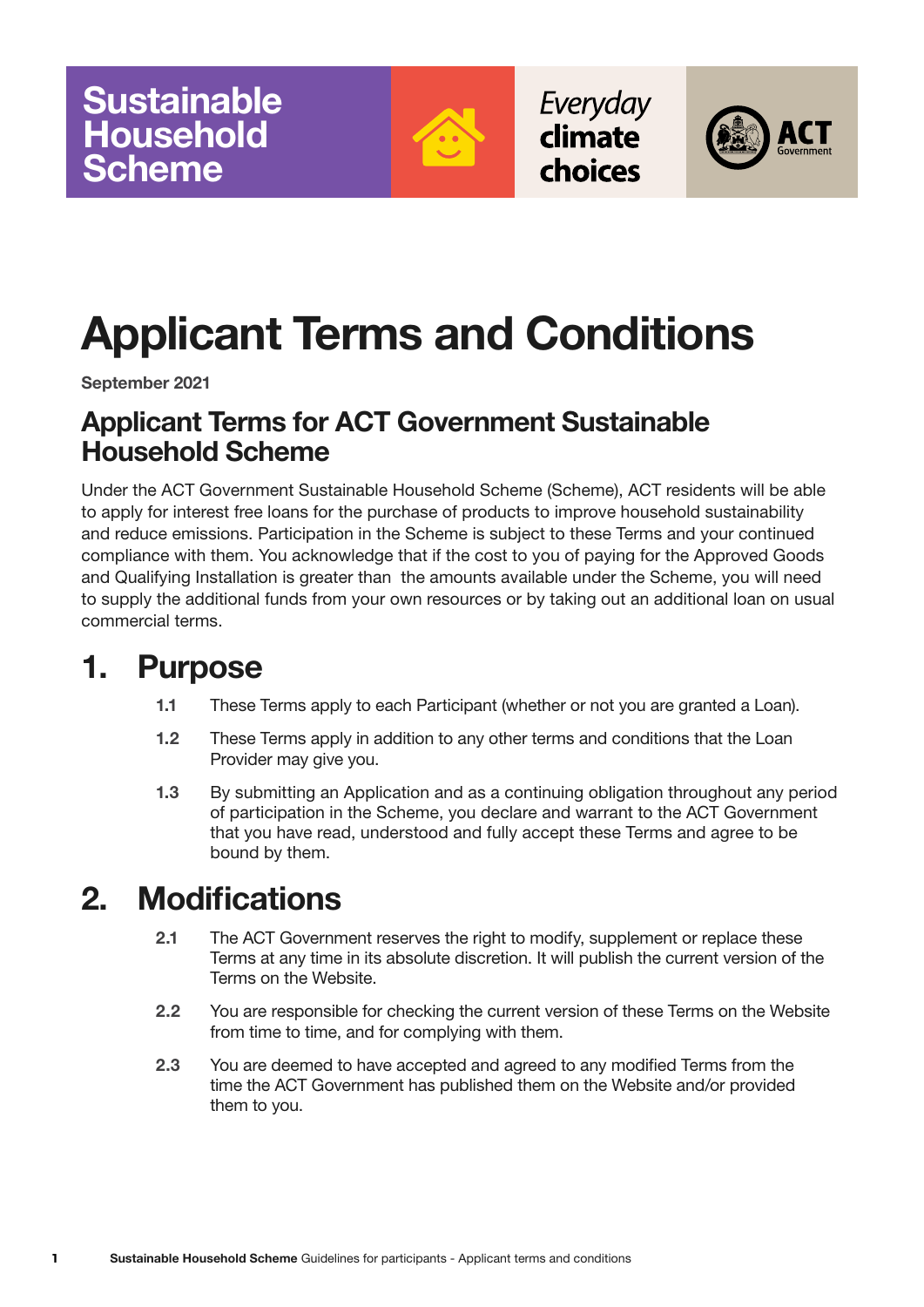### **3. Definitions**

**3.1** The following definitions apply in this document. Capitalised terms not defined here have the same meaning as in the relevant documents published on the Website.

 **Accredited Vendor** – means any entity who has been accredited by the Loans Provider to supply and/or install Eligible Equipment.

 **ACT Government** – means the Australian Capital Territory, the body politic established by section 7 of the Australian Capital Territory (Self-Government) Act 1988 (Cth), as represented by the Chief Minister, Treasury and Economic Development Directorate.

**Application** – means an application for a Loan under the Scheme.

 **Approved Goods** – means energy storage systems, solar equipment (and ancillary equipment) efficient electric cooktops, hot water heat pumps, electric heating and cooling and electric vehicles, which meet the requirements set out by the ACT Government (and varied by the ACT Government in its absolute discretion from time to time).

 **Eligible Participant** – means a person who satisfies the eligibility criteria for the Scheme as published on the Website (and varied by the ACT Government in its absolute discretion from time to time).

 **Eligible Site** – means a property which meets the eligibility criteria as published on the Website (and varied by the ACT Government in its absolute discretion from time to time) and a Qualifying Installation is capable of being delivered at the site.

 **Installed Goods** – means Approved Goods that you have purchased using the Loan Funds, after completion of the Qualifying Installation.

 **Loan** – means a consumer credit arrangement between you and the Loans Provider for the supply and/or installation of Approved Goods under the Scheme.

 **Loan Funds** – means the agreed monetary amount of the Loan provided by the Loans Provider to the Accredited Vendor on your behalf, and which is subject to the Loan contract between you and the Loans Provider.

**Loans Provider** – means any entity engaged by the ACT Government to provide the Loans, currently being Brighte Capital Pty Limited.

 **Qualifying Installation** – means the compliant installation of Approved Goods at an Eligible Site by an Accredited Vendor for an Eligible Participant.

 **Scheme** – means the ACT Government zero-interest loans offer (also known as the Sustainable Household Scheme).

 **Scheme Matters** – means these Terms, the terms and conditions applying to Accredited Vendors (including those imposed by the ACT Government and Loans Provider), all eligibility criteria and assessment processes, quotations all aspects of Qualifying Installations, and all other aspects of the delivery and operation of the Scheme (including communications, and the application, assessment and administration of Loans).

 **Terms** – means these terms and conditions, as varied by the ACT Government in its absolute discretion from time to time and published on the Website.

 **Website** – means the [Climate Action website](climatechoices.act.gov.au/policy-programs/sustainable-household-scheme).

**You or your** – means the person named in the Application.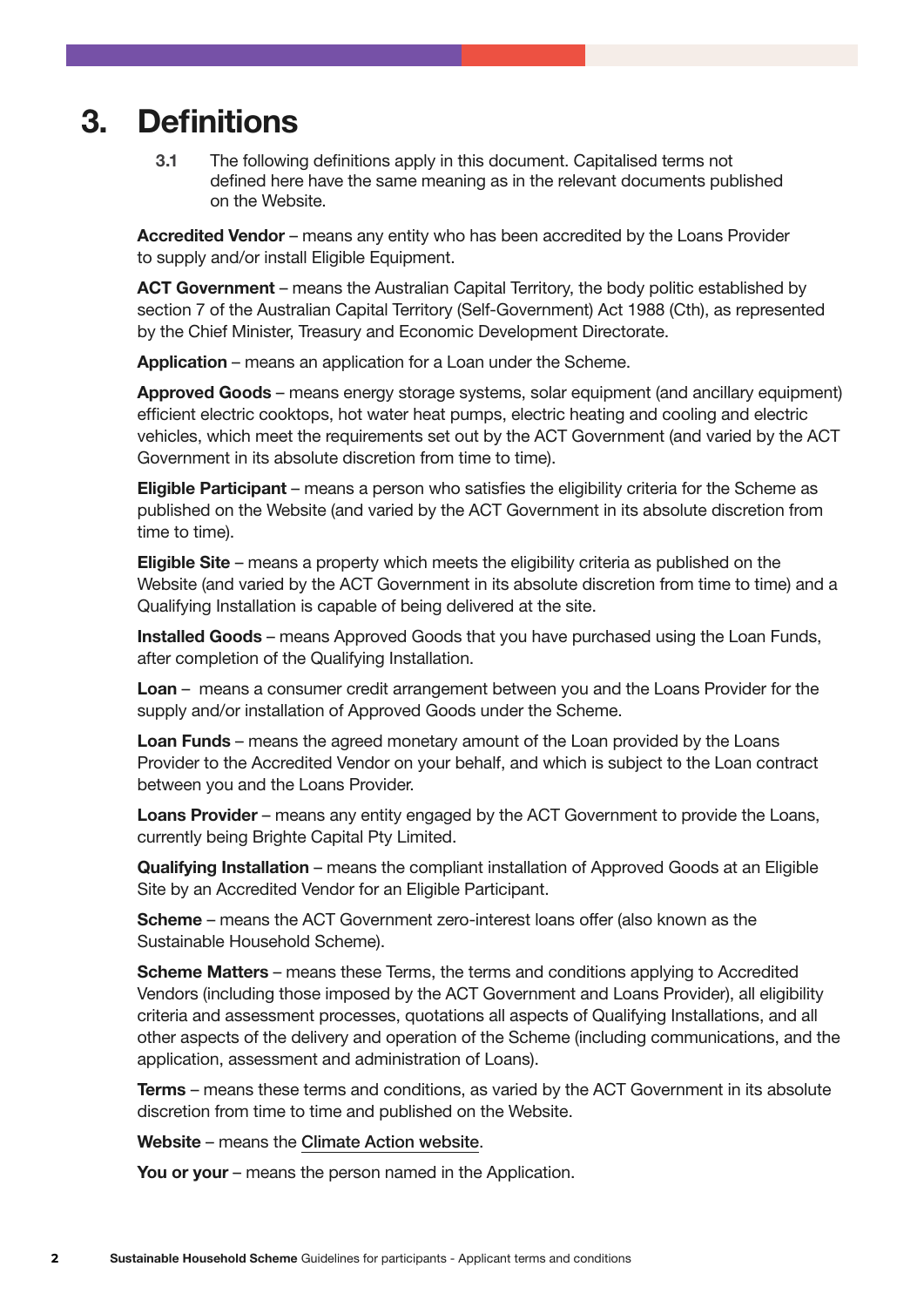## **4. ACT Government Discretion**

- **4.1** You agree that:
	- **a)** the ACT Government has absolute discretion in relation to the Scheme including:
		- **i)** the implementation and operation of the Scheme Matters and may discontinue, suspend or modify the Scheme at any time
		- **ii)** the right to require suspension or removal of an Accredited Vendor from the Scheme at any time, and
		- **iii)** the eligibility for any Loan.
	- **d)** You may request but do not have the right to be considered for, or to receive, a Loan (or quotation from an Accredited Vendor). To the extent that you may have any such right, that right is personal to you and cannot be transferred to anyone else.
	- **e)** Neither the ACT Government nor its Loans Provider are involved in the assessment of site suitability, which is done solely by an Accredited Vendor.
	- **f)** Neither the ACT Government nor its Loans Provider give any warranty as to the standard of care or process that will be undertaken by an Accredited Vendor in providing a quotation, assessing your suitability or the suitability of the site, or installing Approved Goods.

#### **5. Loans**

- **5.1** To be eligible for a Loan, you must be an Eligible Participant and the site where the Accredited Vendor will install the Approved Goods must be an Eligible Site. In the case of electric vehicles, the vehicle must satisfy the criteria to be an Approved Good under the Scheme, and you must be an Eligible Participant.
- **5.2** If you are granted a Loan, you must comply with these Terms and with your agreement with the Loans Provider, including by making all Loan repayments by the due dates.

#### **6. Loan Mechanics**

- **6.1** If you are granted a Loan, the Loan Funds must only be used to pay for the purchase and installation (where applicable) of Approved Goods and not for any other purpose.
- **6.2** The Loan Funds will be paid directly to the Accredited Vendor who has completed the Qualifying Installation for which the Loan is granted. In the case of Electric Vehicles, the funds will be paid directly to the Accredited Vendor supplying the vehicle.
- **6.3** On payment of a Loan Funds in this manner, you hereby certify in favour of the ACT Government that, to the best of your knowledge, the whole of the Loan Funds were used to pay for the purchase and/or Qualifying Installation of Approved Goods, and you authorise and direct the Accredited Vendor to provide, on your behalf, any certification the ACT Government requires in connection with receipt or use of the Loan Funds.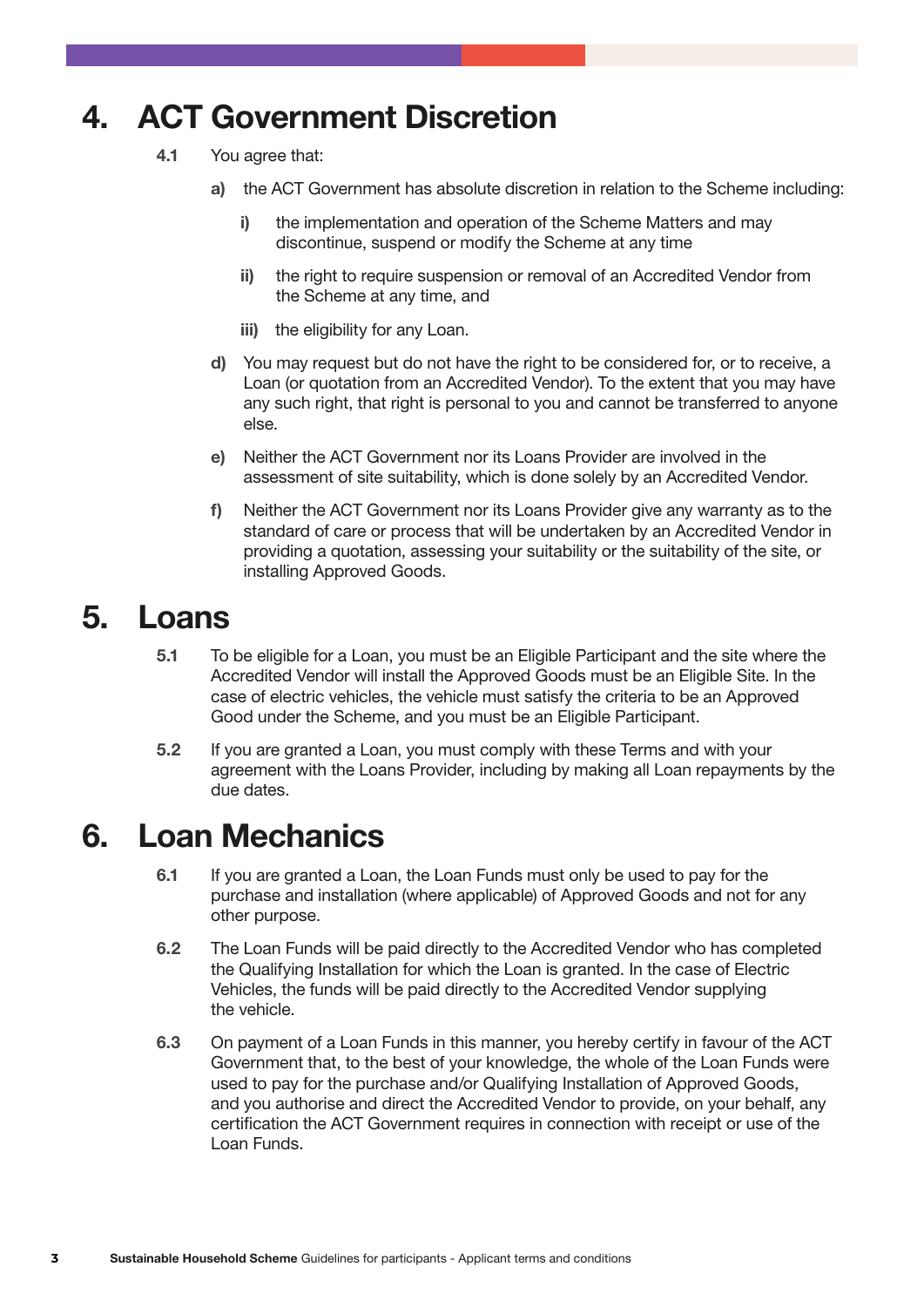## **7. Cooperation and Notification**

- **7.1** You agree to:
	- **a)** co–operate with the ACT Government and its Loans Provider in relation to the Scheme, including by complying in a timely manner with requests to provide information or documentation and ensuring you provide correct and complete information
	- **b)** permit the ACT Government and its Loans Provider to enter your property to carry out any inspections of the Approved Goods they deem reasonably necessary in relation to the Scheme (provided they give you reasonable prior notice), and
	- **c)** immediately notify the Loans Provider of any change in your circumstances which may affect your ability to:
		- **i)** comply with the terms of any Loan granted to you
		- **ii)** repay the Loan Funds, or
		- **iii)** otherwise comply with these Terms.

#### **8. Incorrect Information**

- **8.1** If you provide incorrect or incomplete information in your application:
	- **a)** your Application may be rejected, or the response may be delayed
	- **b)** the ACT Government and its Loan Provider may refuse to accept a Loan application from you in future, and
	- **c)** if, as a result of the incorrect or incomplete information, you have been awarded a Loan which would not otherwise have been made, you are in breach of these Terms. In addition to any other remedies that may be available to the ACT Government and its Loans Provider, you will be liable to pay interest and other costs relating to the Loan on a commercial basis for the entire term of the Loan.

### **9. Obligations relating to Installation Goods**

- **9.1** You must not operate or maintain your Installed Goods in any way that would void the manufacturer's warranty.
- **9.2** Without limiting the above, you must not permit anyone who is not suitably qualified to undertake maintenance or conduct any other work which may adversely impact on your Installed Goods.
- **9.3** You must not remove, or permit anyone else to remove, all or any part of your Qualifying Installation from the Eligible Site specified in your Loan application except:
	- **a)** for the purposes of maintenance, repair or replacement
	- **a)** for the physical protection of any person, property or the environment
	- **a)** for the appropriate and environmentally friendly disposal of any of the Installed Goods at the end of its life, after the expiry of all warranties (whether by the manufacturer or the supplier), or
	- **b)** with the written consent of the ACT Government.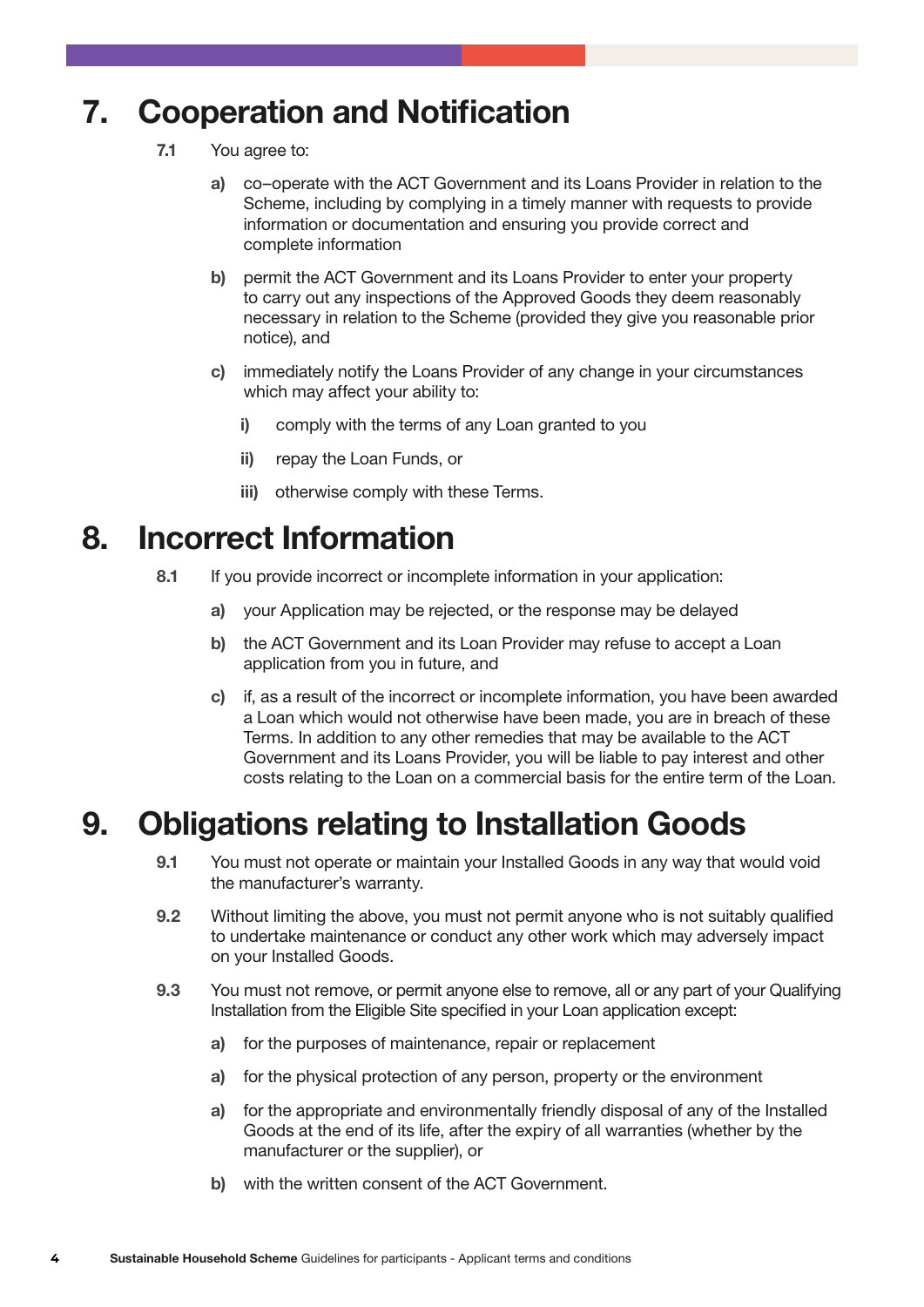- **9.4** You agree that Installed Goods may be part of trials and/or research projects sanctioned by the ACT Government on terms specified by the ACT Government. Such trials and research projects may involve, without limitation:
	- **a)** remote monitoring of the ongoing operation of the Installed Goods, and
	- **b)** the collection and use of information and data relating to the Installed Goods and its performance, benefits and ongoing operation in accordance with the privacy provisions in *Clause 14.*

#### **10. Representations and Warranties**

- **10.1** You warrant to the ACT Government that:
	- **a)** to the best of your knowledge, you are an Eligible Participants and that you will comply with these Terms
	- **b)** if you are granted a Loan, you will purchase all Approved Goods for use at the Eligible Site specified in your Application and not for re–sale or any other purpose
	- **c)** all information submitted by you or on your behalf to the ACT Government or its Loans Provider in relation to the Loan, Qualifying Installation, or Scheme is true, complete, accurate false or not willfully misleading
	- **d)** to the best of your knowledge, there is no legal, regulatory, contractual or other restriction upon you performing your obligations under these Terms
	- **e)** you have the financial capacity to repay any Loan funds by the Loans Provider
	- **f)** you will advise the Loans Funds as soon as possible of any changes to your capacity to repay the Loan Funds and will work in good faith with the Loans Provider to manage any Loan Funds outstanding, and
	- **g)** you will not at any time operate the Installed Equipment or otherwise deal with it in any way that will void any manufacture warranty applying to it.

#### **11. No representation of Energy Savings**

**11.1** You agree and acknowledge that the ACT Government has not represented that you will necessarily experience any energy or financial savings as a result of taking part in the Scheme and whether or not you make energy or financial savings depends on many factors. Information to inform your purchase decision is available on the Scheme website. This includes product guides, as well as access to the [Climate](climatechoices.act.gov.au/policy-programs/sustainable-household-scheme)  [Action website.](climatechoices.act.gov.au/policy-programs/sustainable-household-scheme)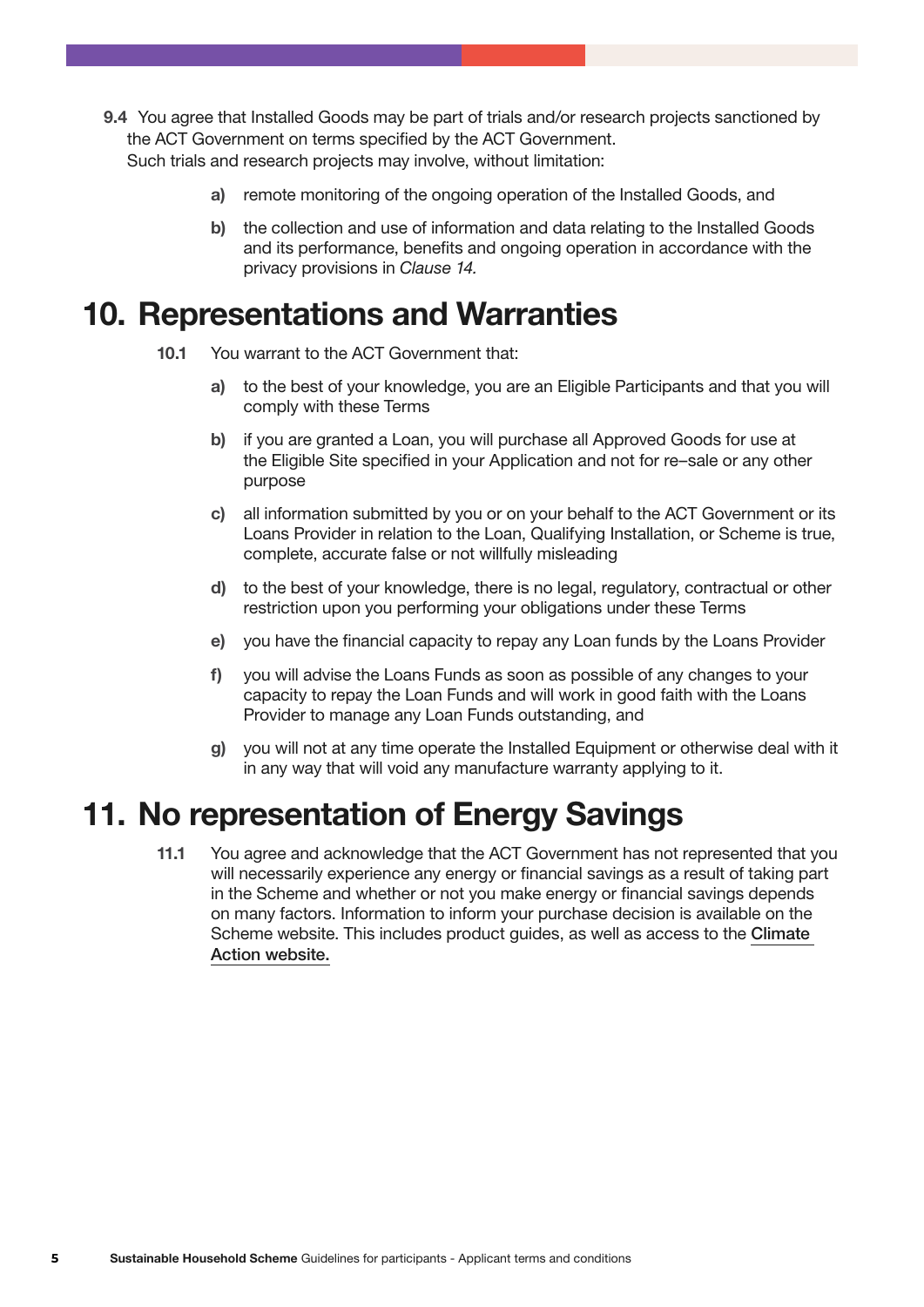### **12. Consequence of Breach**

- **12.1** You agree that if you breach these Terms, the ACT Government and its Loans Provider may (without limitation to any of its other rights) do any one or more of the following:
	- **a)** reject any pending Loan application and/or withhold payment of any monies related to any Loan Funds that have already been paid by the Loans Provider to an Approved Supplier on your behalf, and
	- **b)** require you to reimburse the ACT Government or the Loan Funds (by payment to such account as the ACT Government directs) for all or any part of any Loan granted to you under the Scheme and including any interest or other monies that have been paid by the ACT Government in relation to that Loan.

#### **13. Audit**

- **13.1** You agree that the rights and responsibilities of the Auditor General under the *Public Finance and Audit Act 1987 (*ACT) are not limited or otherwise affected by these Terms.
- **13.2** You must provide the Auditor–General with such assistance, including by providing information, as the Auditor–General may reasonably require in connection with his or her functions under the *Public Finance and Audit Act 1987* (ACT).

#### **14. Privacy and Disclosure**

- **14.1** You consent to the Loans Provider:
	- **a)** collecting and storing Personal Information (as that term is defined in the Privacy Act 1988 (Cth)) in relation to you (such as your name and personal contact details) for the purpose of assessing your eligibility for a Loan, audit, monitoring, evaluation and reporting. You are encouraged to read and understand the Loan Agreement and the Privacy Policy of the Loan Provider which is available on its website.
	- **a)** disclosing such Personal Information and documents to other organisations, including the ACT Government, for purposes of administering the Loan or for managing, evaluating and improving the Scheme; and
	- **a)** acknowledge that such Personal Information and documents will be dealt with in accordance with applicable privacy laws.
- **14.2** You acknowledge that the ACT Government is subject to both the *Information Privacy Act 2014* (ACT) and the *Freedom of Information Act 2016* (ACT). The ACT Government may be required to publicly disclose information about the Scheme in accordance with these Acts.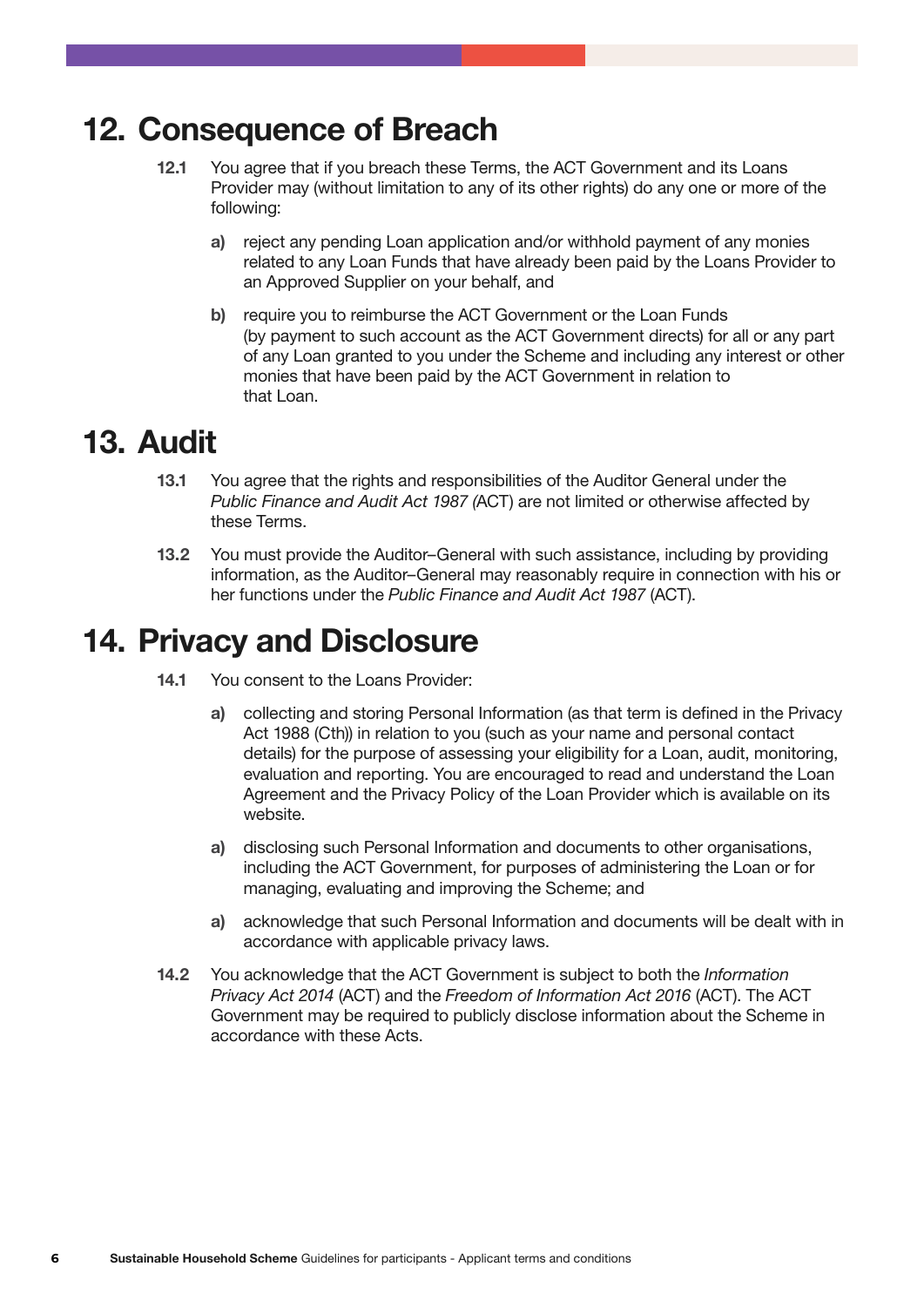#### **15. Release of Liability**

- **15.1** You release the ACT Government, its employees, officers and agents from all liability (in contract, tort (including negligence), under statute, or otherwise arising) in relation to any action or other proceeding for damages or other relief for, or in relation to, any act or matter done or omitted to be done in connection with the Scheme.
- **15.2** Nothing in this clause limits or excludes liability that cannot, by law, be limited or excluded..

### **16. Governing Law**

**16.1** These Terms are governed by the laws of the Australian Capital Territory.

#### **17. Scheme end**

**17.1** The scheme will end when the fund allocated to the Scheme has been fully committed or such earlier time as the ACT Government determines in its absolute discretion.